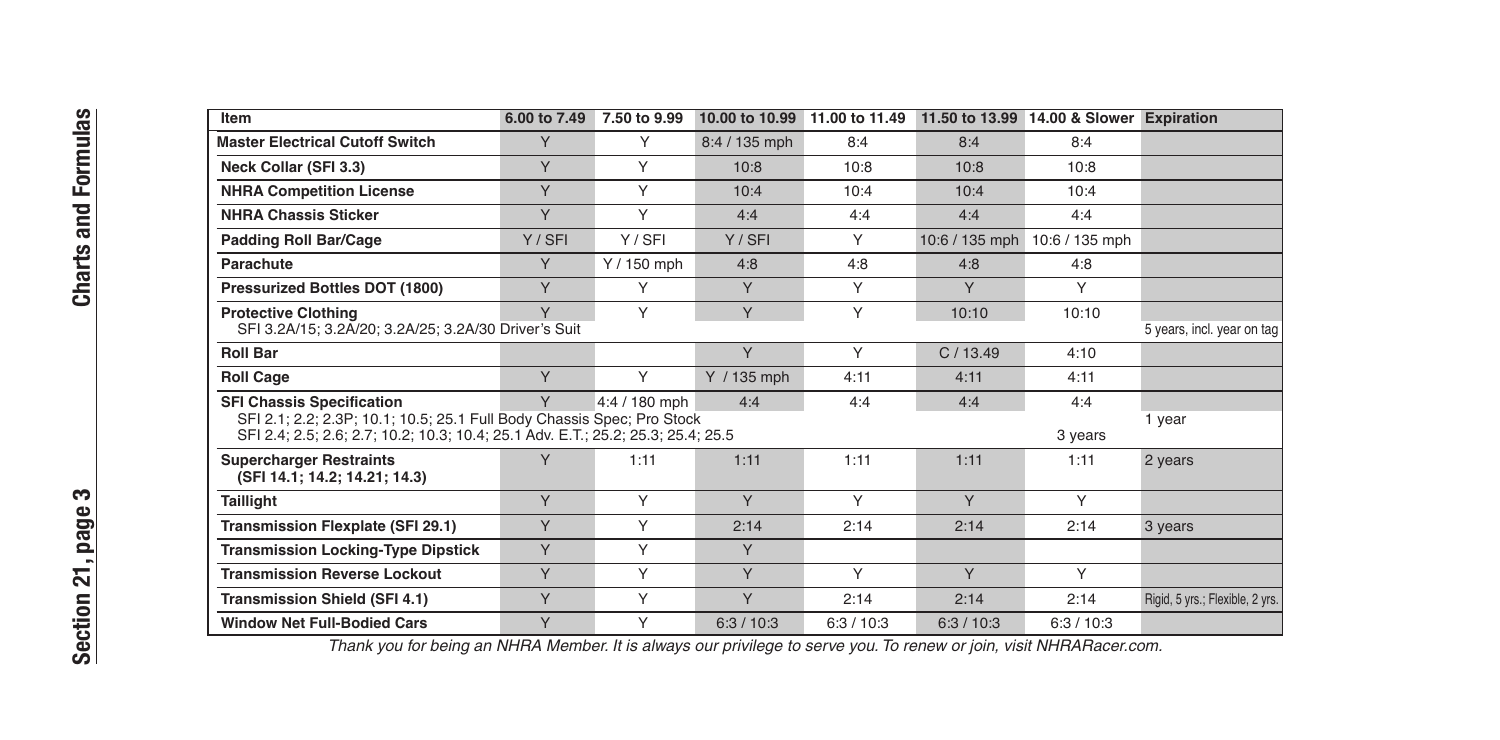## **2017 NHRA E.T. QUICK REFERENCE CHART & SFI EXPIRATIONS**

Y = Required · C = Convertibles · Numbers Refer to General Regulations · Years Refer to SFI Expirations · In no way is this Quick Reference Chart intended to supersede or replace the current NHRA Rulebook (quarter-mile e.t

Unless otherwise noted in this E.T, Quick Reference Chart, refer to SFlFoundation.com for the latest version of all non-chassis specifications. Also, unless otherwise noted in this document, refer to TechConn.NHRA.com for the latest SFI chassis specification versions. Note: Only certified NHRA chassis inspectors and authorized NHRA officials have access to TechConn.NHRA.com.An item with an expiration period must be returned to the original manufacturer for inspection and recertification at the end of this period before it can be permitted for further use at an NHRA event.

| Item                                                                                                                                                                                             | 6.00 to 7.49 | 7.50 to 9.99   | 10.00 to 10.99 | 11.00 to 11.49 | 11.50 to 13.99 | 14.00 & Slower Expiration |               |
|--------------------------------------------------------------------------------------------------------------------------------------------------------------------------------------------------|--------------|----------------|----------------|----------------|----------------|---------------------------|---------------|
| Aftermarket Rear Axles                                                                                                                                                                           | Y            | Υ              | Y              | 2:11           | 2:11           | 2:11                      |               |
| Arm Restraints (Open-Bodied Cars)                                                                                                                                                                | Y            | Υ              | Y              | Υ              | 10:3 / 11.99   | 10:3                      |               |
| Bellhousing (SFI 6.1; 6.2)                                                                                                                                                                       | Y            | Υ              | Y              | Υ              | 2:10           | 2:10                      |               |
| Driver Restraint System (SFI 16.1; 16.5)                                                                                                                                                         | Y            | Υ              | Y/10:5         | Y/10:5         | C/10:5         | 10:5 / 10:11              | 2 years       |
| Driveshaft Loop                                                                                                                                                                                  | Y            | Y              | Y              | Υ              | 2:4            | 2:4                       |               |
| Electric Vehicle 16.00 & Quicker                                                                                                                                                                 | Y            | Y              | Y              | Y              | Y              | 2:4                       |               |
| Flexplate Shield (SFI 30.1)                                                                                                                                                                      | Y            | Y              | 2:14           | 2:14           | 2:14           | 2:14                      | 5 years       |
| Υ<br>Flywheel/Clutch (SFI 1.1: 1.2)<br>Y<br>Υ<br>v<br>2:5<br>2:5<br>2 years<br>SFI 1.1: Single-Disc Clutch & Flywheel Assembly, 1.2: Multi-Disc Clutch & Flywheel Assembly E.T. through Comp, PS |              |                |                |                |                |                           |               |
| Flywheel Shield (SFI 6.1; 6.2; 6.3; 9.1)<br>SFI 6.1: Flywheel Shield, Spec 1.1 & 1.2 (2-Disc Max. or 3-Disc, 8-inch Diameter Max.)                                                               |              |                | Υ              | Υ              | 2:10           | 2:10                      | 5 years       |
| SFI 6.2: Flywheel Shield, Spec 1.2, 1.3, 1.4 & 1.5 Clutch (Check with Manufacturer; May Be Only 1 Year)<br>2 years                                                                               |              |                |                |                |                |                           |               |
| Harmonic Balancer (SFI 18.1)                                                                                                                                                                     |              | Υ              | Y              | Permitted      | Permitted      | Permitted                 |               |
| Head & Neck Restraint Device/System (SFI 38.1)                                                                                                                                                   | Y            | 10:8 / 200 mph | 10:8           | 10:8           | 10:8           | 10:8                      | 5 years       |
| <b>Helmet</b><br>SFI 24.1/2010; 31.1/2010; 41.1/2010; Snell 2010                                                                                                                                 | $\vee$       | Υ              | $\vee$         | Y              | $\vee$         | 10:7                      | exp. 1/1/2022 |
| SFI 24.1/2015; 31.1/2015; 41.1/2015; Snell 2015                                                                                                                                                  |              |                |                |                | exp. 1/1/2027  |                           |               |
| <b>Liquid Overflow</b>                                                                                                                                                                           |              | Υ              | Y              | Υ              | Y              | Υ                         |               |